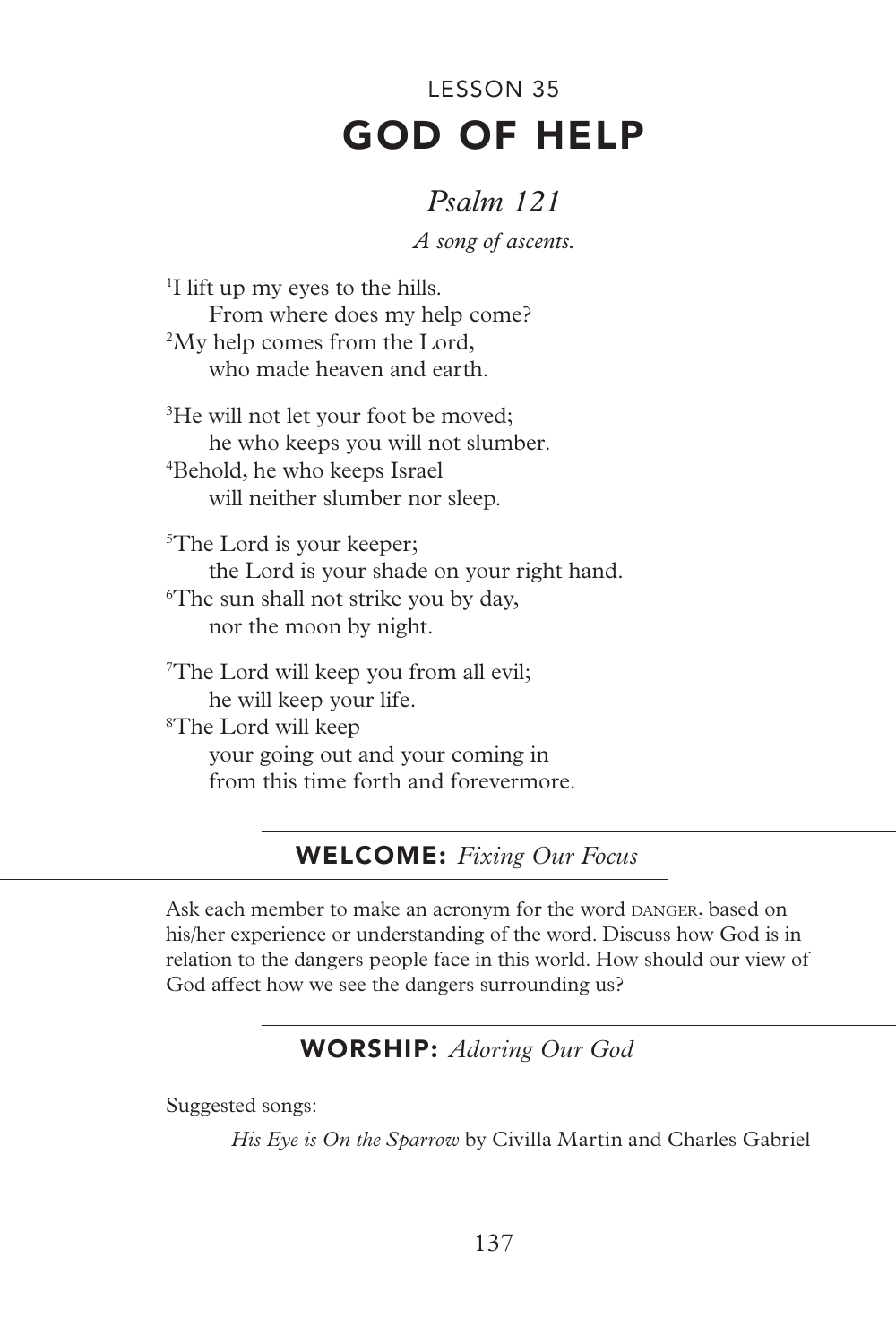### WORD: *Understanding the Word*

*Lesson Aim:* For members to rest in the Almighty God and put their confidence in him.

#### **Introduction**

"Every Breath You Take" is a song written by English musician and actor Gordon Matthew Thomas Sumner or 'Sting" in 1982. Performed by the band Police, the song contains the lyrics:

Every breath you take Every move you make Every bond you break Every step you take I'll be watching you Every single day Every word you say Every game you play Every night you stay I'll be watching you

God watches you every day with the same focus. Do you realize that? How does this truth bring comfort (or discomfort) as you strive to live your life in tune with God in this world?

*Leader:* Lead in reading Psalm 121 aloud together. Then read the paragraph on the "Key Verse."

*Key Verse:* The psalmist ends this psalm with a conclusion that "the LORD" will keep your going out and your coming in from this time forth and forevermore." God constantly watches over us!

*Underline the words keep, keeps, and keeper found in this psalm. Then encircle things that the Lord "will" and "will not" do in this psalm.*

#### **Psalm 121:1-2. Theme:**

- 1. Think of and list three probable meanings of what the psalmist said in verse 1, "I lift my eyes to the hills. From where does my help come from?"
- 2. Recall that a "Song of Ascents" was sung by pilgrims finding their way to Jerusalem. Did the psalmist put his trust in the safety that Jerusalem affords? In what/whom did he fully rely (*vv. 1- 2*)?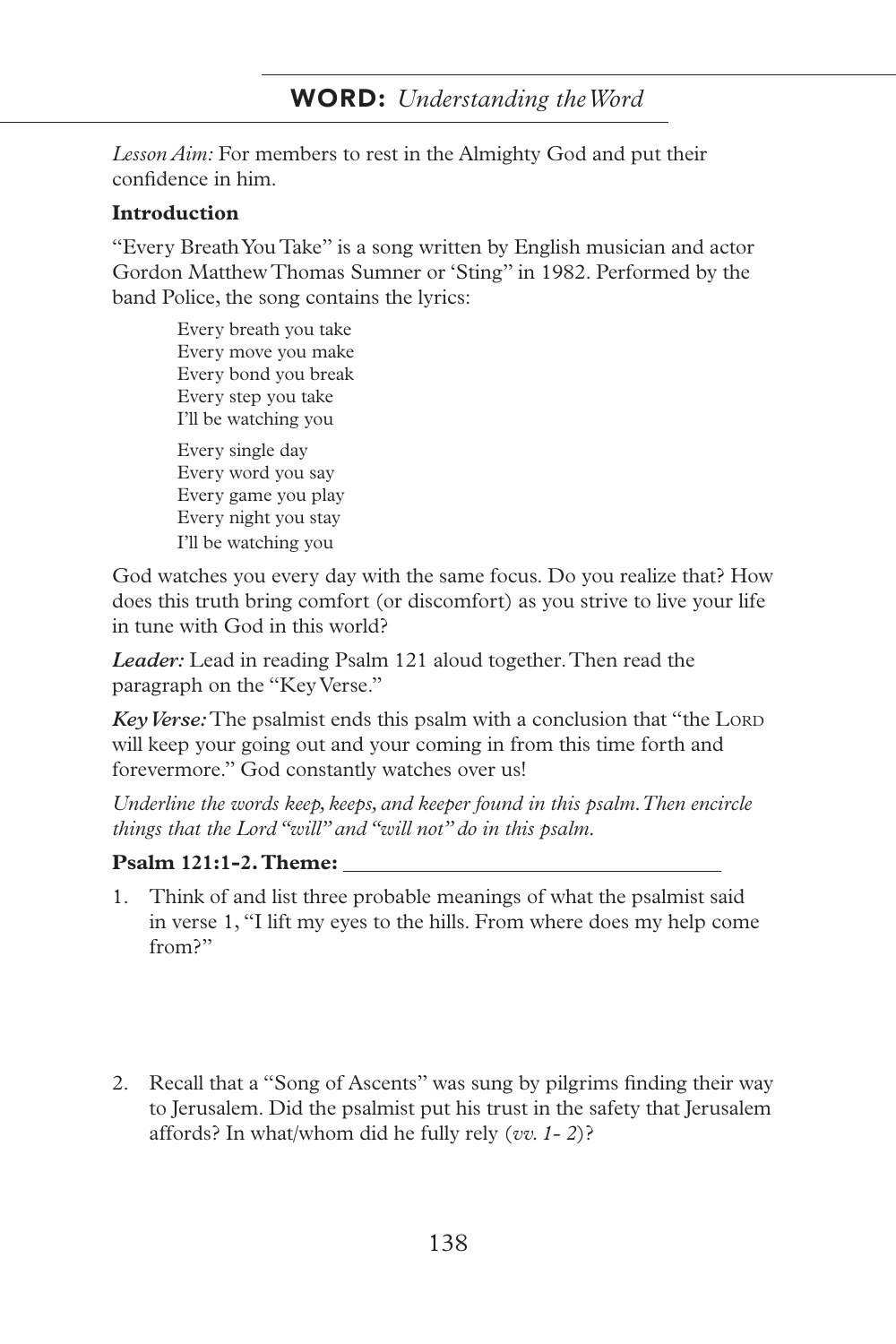3. What is the significance of the psalmist's declaration of God as being the Creator of heaven and earth (*v. 2*)?

*In the space above, write what you think is the theme of verses 1-2.*

#### **Psalm 121:3-8. Theme:**

- 4. What does God not letting "your foot to be moved" mean? In times of crisis, what do you think God is most concerned about you based on this verse (*v. 3*)?
- 5. The psalmist detailed the actions of God in verses 3-7. Most importantly, he refers to God as "he who keeps you." What does this imply in light of the psalmist's need for help?
- 6. What comfort could the psalmist derive for himself and for the nation of Israel from the fact that their God neither slumbers nor sleeps (*v. 4*)?
- 7. What does "the Lord is your shade on your right hand" mean? What does "shade" imply? (You could relate this to the purposes of the waiting shed outside the building of GCF.) (*v. 5*).
- 8. In what ways and forms could "evil" come and pose a threat to the lives of the people of God (*v. 7*)?